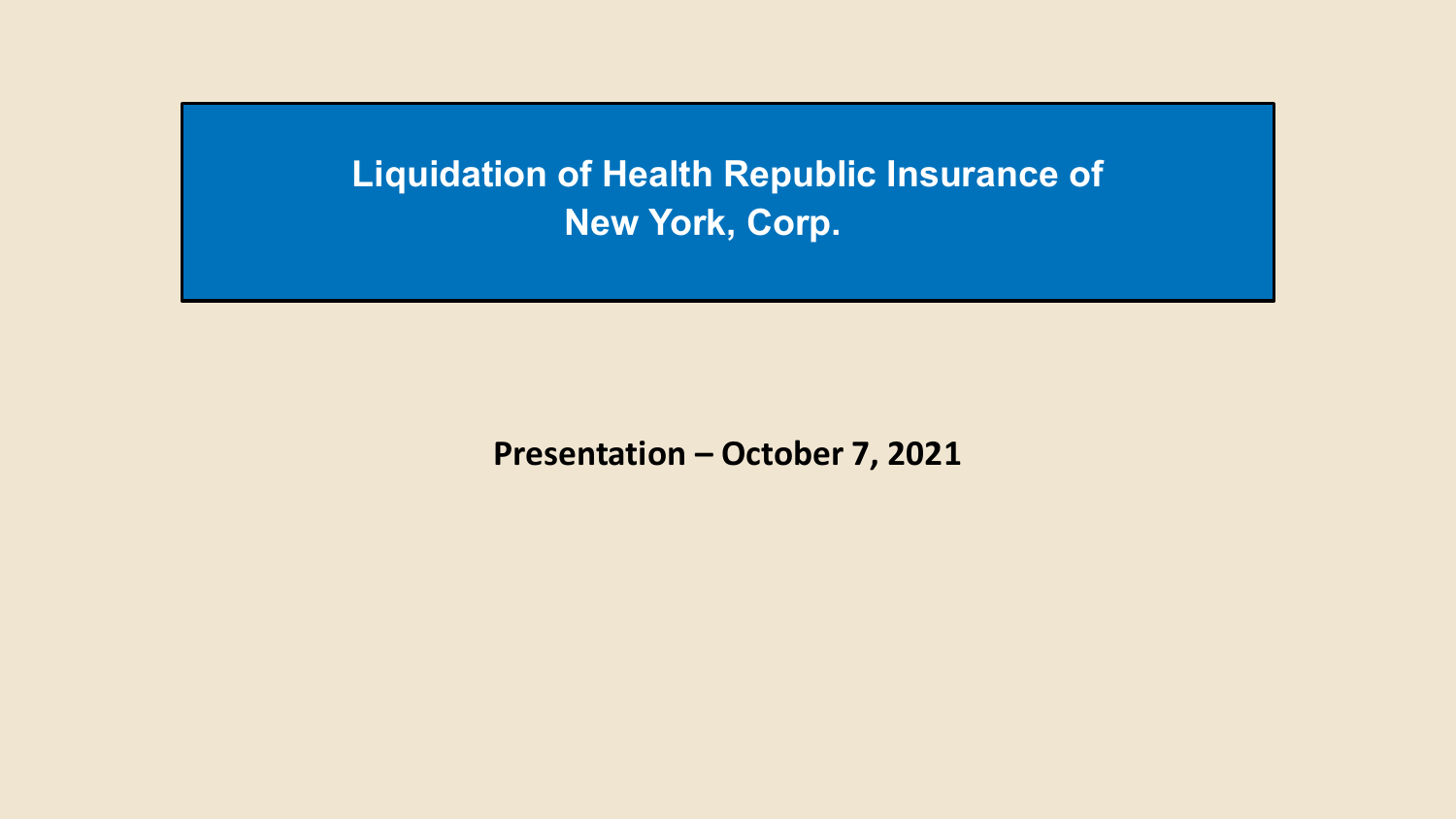| <b>Statement of Assets</b>              |                    |                                               |                                  |                                            |  |  |  |
|-----------------------------------------|--------------------|-----------------------------------------------|----------------------------------|--------------------------------------------|--|--|--|
|                                         |                    | <b>Unaudited</b><br><b>September 30, 2021</b> |                                  | <b>Audited</b><br><b>December 31, 2020</b> |  |  |  |
|                                         |                    |                                               |                                  |                                            |  |  |  |
| Cash                                    | \$                 | 15,882                                        | \$                               | 10,634                                     |  |  |  |
|                                         |                    |                                               |                                  |                                            |  |  |  |
| <b>Short Term Securities</b>            |                    | 220,883,214                                   |                                  | 4,609,072                                  |  |  |  |
|                                         |                    |                                               |                                  |                                            |  |  |  |
| <b>Bonds</b>                            |                    | 42,013,067                                    |                                  | 38, 301, 135                               |  |  |  |
|                                         |                    |                                               |                                  |                                            |  |  |  |
| <b>Total Cash &amp; Invested Assets</b> |                    | 262,912,163                                   |                                  | 42,920,841                                 |  |  |  |
|                                         |                    |                                               |                                  |                                            |  |  |  |
| <b>Accrued Investment Income</b>        |                    | 251,000                                       |                                  | 173,081                                    |  |  |  |
|                                         |                    |                                               |                                  |                                            |  |  |  |
| <b>Total Assets</b>                     | $\dot{\mathsf{S}}$ | 263, 163, 163                                 | $\vert \boldsymbol{\zeta} \vert$ | 43,093,922                                 |  |  |  |

The statement of assets, as of September 30, 2021, is unaudited and was prepared on management's best estimates.

The statements were prepared solely for the Court's review, and not for reliance by any third party. All amounts are subject to change.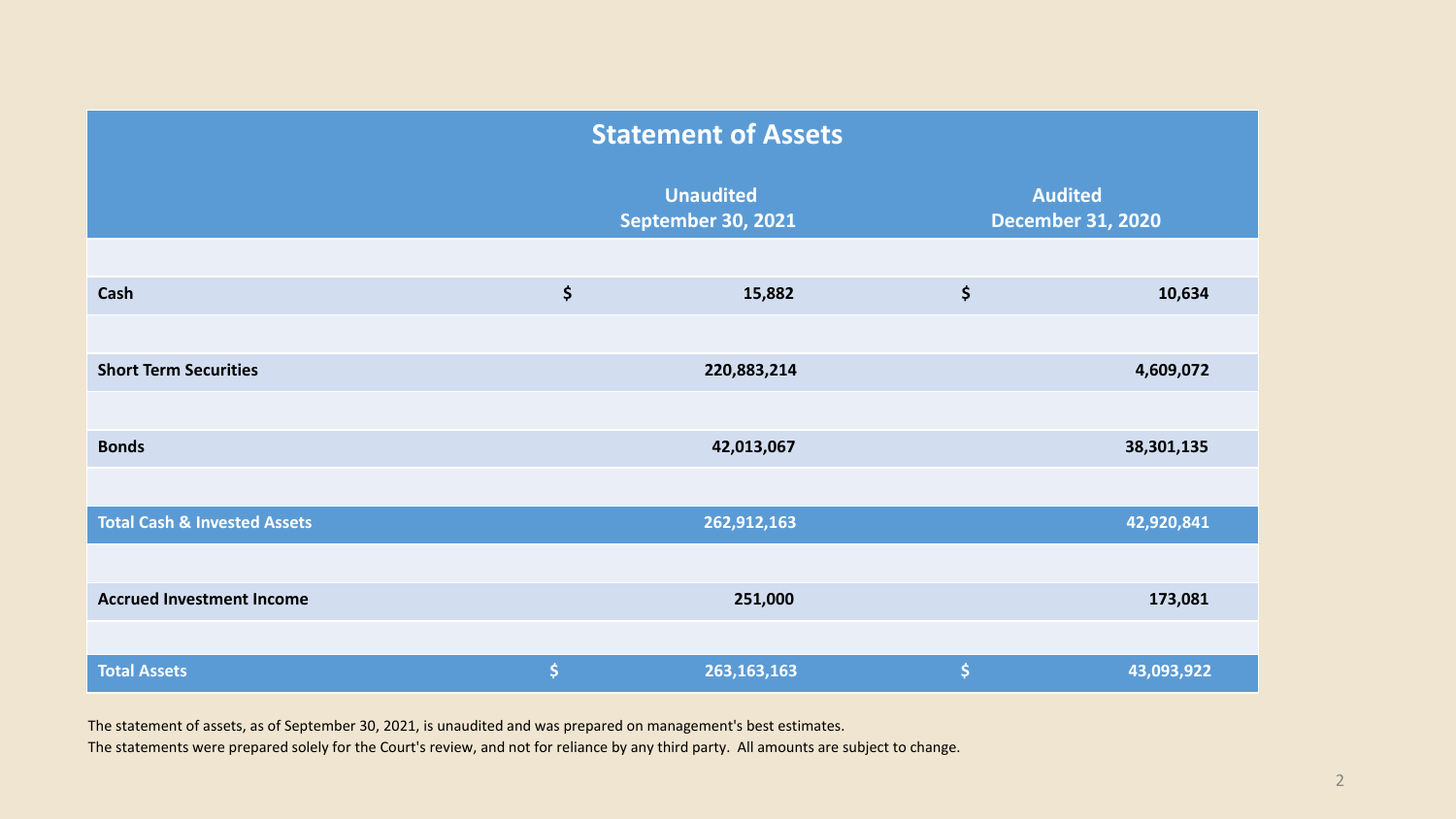| <b>Statement of Liabilities</b>                      |                                               |             |                                            |             |  |  |  |
|------------------------------------------------------|-----------------------------------------------|-------------|--------------------------------------------|-------------|--|--|--|
|                                                      | <b>Unaudited</b><br><b>September 30, 2021</b> |             | <b>Audited</b><br><b>December 31, 2020</b> |             |  |  |  |
| <b>Class I - Administration Claims</b>               | \$                                            | 94,987      | \$                                         | 88,960      |  |  |  |
|                                                      |                                               |             |                                            |             |  |  |  |
| Class II - Policy Claims & Related Costs             |                                               | 217,956,237 |                                            | 217,956,237 |  |  |  |
|                                                      |                                               |             |                                            |             |  |  |  |
| Class III - Federal Government Claim IRS Obligations |                                               | 8,795,318   |                                            | 284,039,212 |  |  |  |
|                                                      |                                               |             |                                            |             |  |  |  |
| Class V - State & Local Government Claims            |                                               | 19,159,690  |                                            | 19,159,690  |  |  |  |
|                                                      |                                               |             |                                            |             |  |  |  |
| <b>Class VI - General Creditor Claims</b>            |                                               | 6,758,546   |                                            | 5,627,157   |  |  |  |
|                                                      |                                               |             |                                            |             |  |  |  |
| Class VIII - Insurance Law 1307 Loans                |                                               | 246,976,418 |                                            | 246,976,418 |  |  |  |
| <b>Total Liabilities</b>                             | \$                                            | 499,741,196 | $\mathsf{\dot{S}}$                         | 773,847,674 |  |  |  |

Note 1: Potential Other Obligation - Claim for Interest \$40 million not included in liabilities as of September 30, 2021

The statement of liabilities, as of September 30, 2021, is unaudited and was prepared on management's best estimates. The statements were prepared solely for the Court's review, and not for reliance by any third party. All amounts are subject to change.